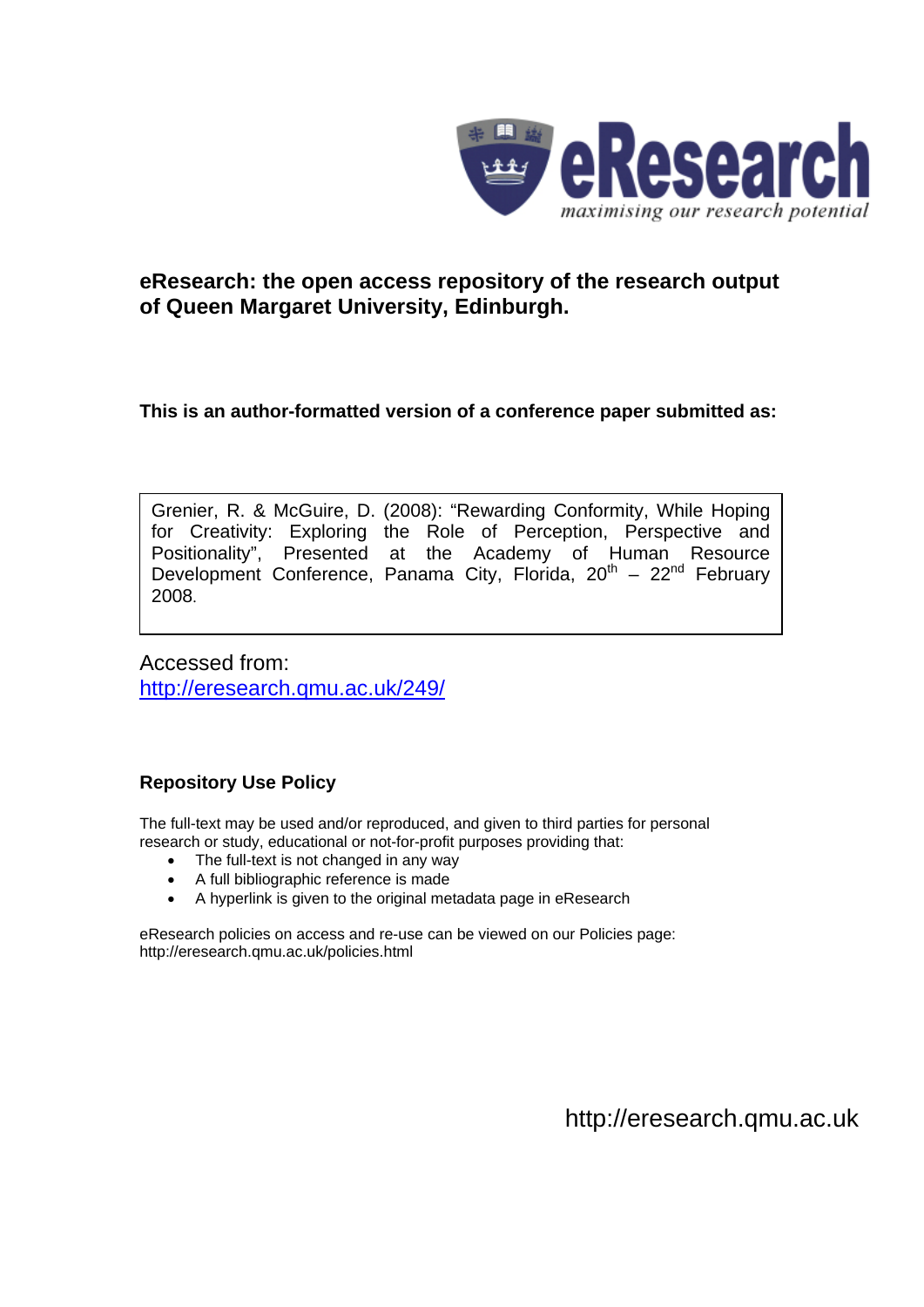# **Rewarding Conformity, While Hoping for Creativity: Exploring the Role of Perception, Perspective, and Positionality**

*Robin S. Grenier University of Connecticut* 

*David McGuire Queen Margaret University* 

Reference as: Grenier, R. & McGuire, D. (2008): "Rewarding Conformity, While Hoping for Creativity: Exploring the Role of Perception, Perspective and Positionality", Presented at the Academy of Human Resource Development Conference, Panama City, Florida,  $20^{th} - 22^{nd}$  February 2008.

*Creativity is a key driver of competitive advantage and organizations depend upon employees feeding their creative ideas into the innovation pipeline to sustain growth and deliver upon rising customer expectations. However, creativity has been underrepresented in the literature due to its links with mysticism and spirituality and problems of definition and evaluation. Participants in this interactive session will explore creativity using the three dimensions of perception, perspective and positionality through partaking in activity-based learning.* 

Keywords: Creativity, Perception, Perspective, Positionality

In 1975, Steven Kerr wrote a seminal piece entitled "On the folly of rewarding A, while hoping for B" examining the disconnect between expected organizational behaviour and rewarded organizational behaviour and identified a series of systems failures leading to individual underachievement and poor organizational outcomes. He demonstrated how many reward systems were compensating employees for substandard and poorly aligned performance leading to organizational stasis and showed how such systems were incapable of producing the discontinuous ground-breaking change so desired by their organizations. In today's fast-paced market-driven economy, creativity has been identified as a key driver of competitive advantage, enabling organizations to keep apace of changes in the external environment (Rajan & Martin, 2001). Creative ideas allow organizations to adjust to shifting market demand (C. E. Shalley, Zhou, & Oldham, 2004) and significantly add to levels of innovation, effectiveness, and productivity in organizations (Amabile & Conti, 1999; Nonaka, 1991). As McLean (2005) points out, organizations depend upon employees feeding their creative ideas into the innovation pipeline to sustain growth and deliver upon rising customer expectations. Nonaka and Tekeuchi (1995) define the "knowledge creating company" as one whose sole business is continuous improvement through developing the intellectual capital of employees and creating new knowledge, products, processes and systems. Indeed, Matheson (2006) sees the emphasis on creativity as indicative of a broader movement among western nations away from the production of goods and services to the production of ideas and knowledge. In spite of its importance, levels of creativity in many organizations remain low. As Taggar (2002) points out, companies have tried numerous strategies to foster creativity, including restructuring work, selecting people on the basis of their attributes and behavioral training, finding to their cost that these strategies are often unsuccessful.

This paper will initiate a discussion about how organizations recognize and foster creativity in the workplace. It will examine how organizational strategies and culture can be aligned to encourage creative risk-taking amongst employees. In particular, this paper will address the three dimensions of perception, perspective and positionality and examine how such dimensions affect the creative process. A series of implications for theory and practice in HRD will then be outlined.

## *Definitional Issues*

Creativity is defined as, "coming up with fresh ideas for changing products, services, and processes so as to better achieve the organization's goals" (Amabile, Barsade, Mueller, & Staw, 2005, p. 367). Madjar (2005) maintains that definitions of creativity all include concepts of appropriateness and usefulness alongside notions of novelty and originality. Such views are echoed by Nickerson (1999) who argues that creativity must not only embrace novelty, but also a measure of utility, such as usefulness, appropriateness or social value. To this end, creativity needs to satisfy notions of commercial or cultural value and be built upon existing foundations and principles (Ward, 1995). In this regard, creativity is not a complete divergence from the past, but often takes the form of small incremental improvements that advance knowledge and understanding.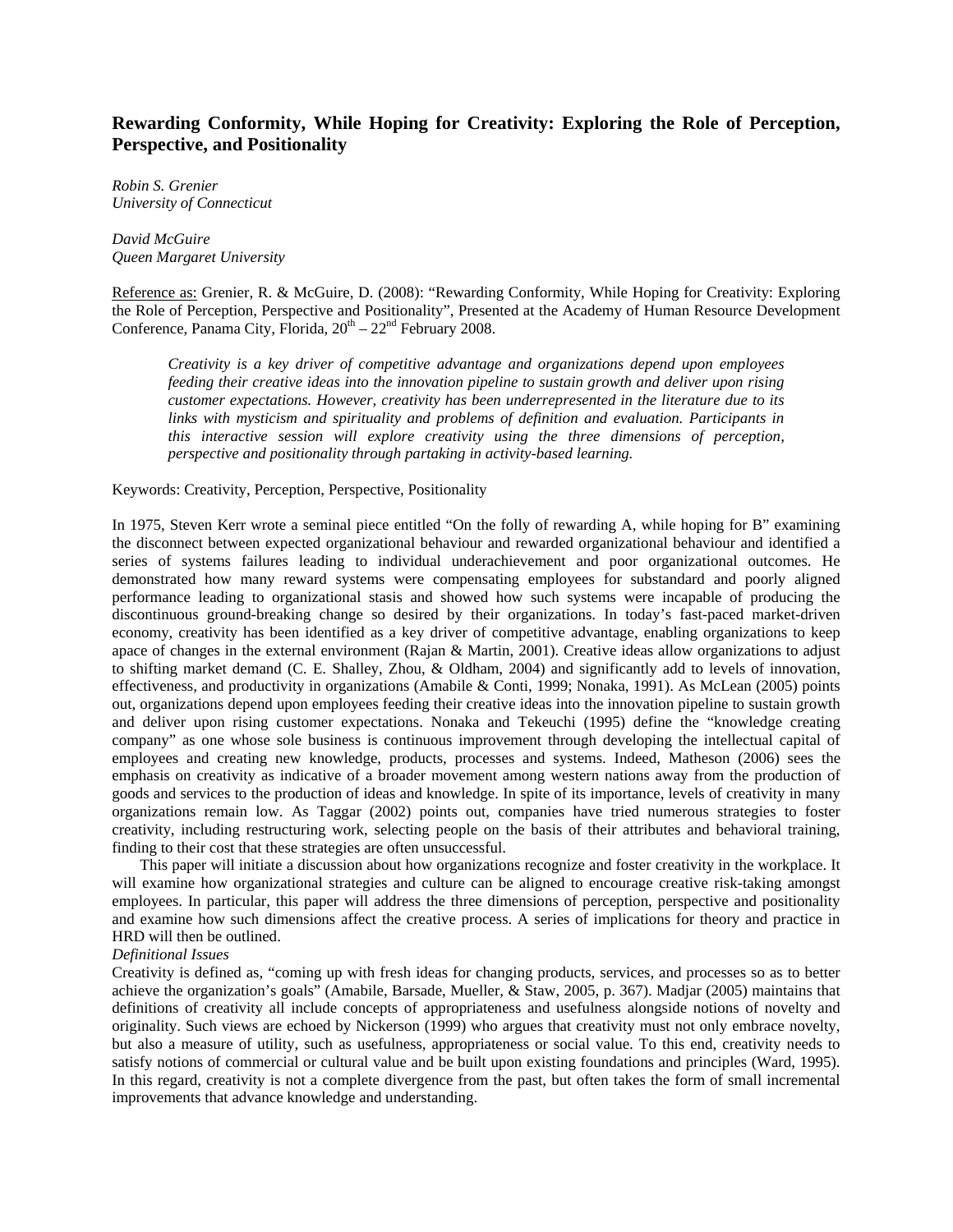As a research topic, creativity has been underrepresented in the fields of social and organizational psychology. Sternberg and Lubart (1999) identify six historical barriers to the study of creativity including its

# *Copyright © 2007 Robin S. Grenier and David McGuire*

origins in a tradition of mysticism and spirituality; problems with the definition and criteria for creativity rendering it elusive and trivial; and the impression from commercial approaches to creativity that the field lacks a strong theoretical and psychological basis. To date, approaches to the study of creativity have been either cognitive, behavioral or personality based. Cognitive approaches have explored the superstructure of the mind and considered how cognitive processes lead to the production of innovative ideas and processes (Gardner, 1993). Behavioral approaches have examined the role of both intrinsic and extrinsic motivation and how reward systems affect levels of employee creativity (Baer, Oldham, & Cummings, 2003). Meanwhile, personality-based approaches have sought to identify individual traits which lead employees to be more creative in their work (Amabile, 1983; Barron & Harrington, 1981). More recent work has explored the social basis of creativity building upon the theories of social capital and recognizing the importance of communication and interaction in the creative process. (Amabile, 1996; Perry-Smith, 2006).

### **Perception**

There exists considerable research evidence demonstrating the power of perception in affecting organizational realities (Analoui & Karami, 2002; Parker-Gore, 1996). Perception affects how an employee perceives their work environment, the relationships with their supervisor and colleagues and their own level of self-efficacy and selfcompetence. Perception is socially constructed and influenced by the manner in which events are interpreted. Consequently, Power (1973) argues to behave is to control perception and that we know nothing of our own behavior but the feedback effects of our own outputs. In this subsection, we examine the effects of environmental conditions, supervisory support and intrinsic motivation on employee perception and creativity.

The work environment exerts a powerful influence on the creativity of employees. Scott and Bruce (1994) maintain that employees may attempt to be creative when they perceive that creativity is valued and supported by the organization. Amabile et al. (1996) argue that the social environment can affect both the level and frequency of creative behavior. Majaro (1988) maintains that a suitable creative environment needs to emphasize flexibility and group involvement; respect for diversity; open expression of ideas; the promotion of creative thinking and the setting of clear objectives. To this list, Shalley and Gilson (2004) add the importance of individual autonomy as they propose that individuals need to feel independent in the level of time they can devote to their work and the means by which the work should be completed. Emphasizing the importance of environmental conditions, Csikszentmihalyi (1996) argues that it is easier to enhance creativity by changing the environmental conditions than by trying to get people to think more creatively. However, the reality as expressed by Amabile (1998) is that creativity is often undermined unintentionally in work environments that are established to maximize business imperatives of coordination, productivity and control. Likewise, McLean (2005) maintains that a culture that supports and encourages control will result in diminished creativity and innovation as control negatively affects levels of intrinsic motivation.

Leader support is a critical factor affecting an employee's self-confidence and their motivation to engage in creative behavior. Amabile *et al.* (2004) argue that individuals are likely to experience both perceptual and affective reactions to leader behaviours. An individual's perception of the instrumental and socio-emotional support of their team leaders will affect their level of creativity (Oldham & Cummings, 1996; Scott & Bruce, 1994). Tierney and Farmer (2002) found that where supervisors supported an employees self-confidence, this resulted in greater creative self-efficacy resulting in improved creative performance. Research by Andrews and Farris (1967) established that employees experienced higher levels of creativity when a more participative and engaging style was adopted by management. Similarly, a study by Zhou (2003) found that informational feedback to employees led to higher creativity than when feedback was delivered in a controlling or punitive manner. Finally, Jaussi and Dionne (2003) maintain that role modeling behaviour by supervisors is more likely to increase creative behaviour amongst followers – hence it is critical for supervisors to demonstrate creativity themselves and foster a climate which supports creativity.

While the literature on extrinsic motivation (i.e. monetary rewards and recognition) reveals a mixed picture regarding the effectiveness of such practices (Baer et al., 2003), research on intrinsic motivation shows a direct link to creativity (Amabile, 1996; Oldham & Cummings, 1996). It shows that intrinsically motivated individuals are more likely to be curious, take risks, cognitively flexible and experience positive emotions such as excitement and enthusiasm (Amabile, Goldfarb, & Brackfield, 1990; Deci & Ryan, 1985; Utman, 1997; Zhou, 2003). Isen (1999)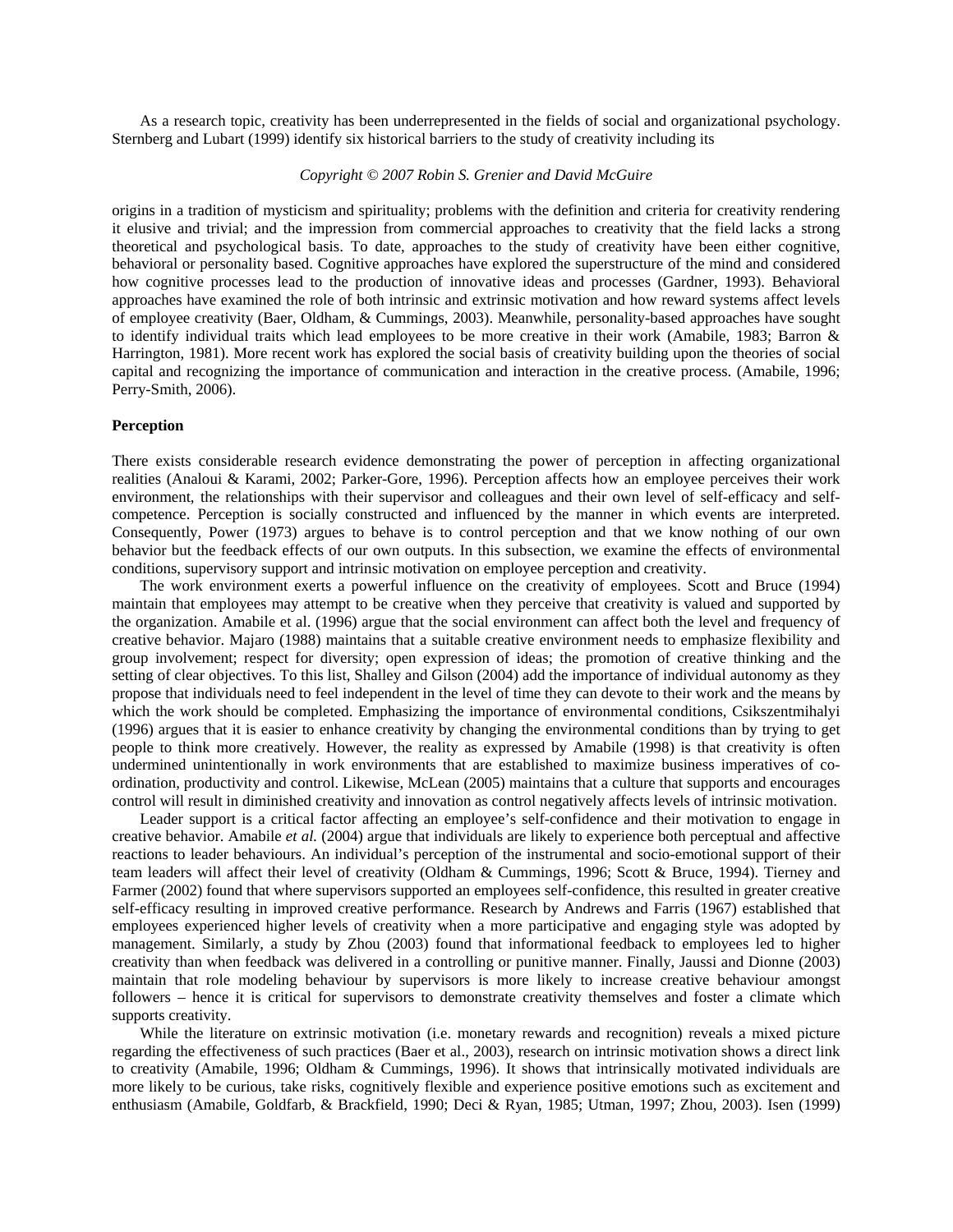maintains that when individuals experience positive moods, they are likely to draw greater connections between divergent stimuli materials, use broader categories and identify more interrelatedness between stimuli. Similarly Amabile et al. (2005) maintain that creativity can be an agent for change where complex cognitive processes are influenced and shaped by, and simultaneously occur with emotional experience.

In summary, a review of the literature shows that perception is critical to how employees relate to and with the work environment and peers, and as such is central in nurturing creativity in the workplace. The perception of the environment in which an employee works affects both motivation and the overall ability to generate creative and innovative ideas.

## **Perspective**

Embracing multiple perspectives is critical to the creative process. Garavan et al. (2007) highlight the change of focus, composition and emphasis that occurs when individuals adopt a different perspective. They argue that perspectives empower innovative and creative thinking through opening the possibility of renewing and reinventing relationships between different factors and events. Similarly, Parker and Axtell (2001) argue that understanding frameworks different from your own and empathizing with others is fundamental to collaborative working. They maintain that perspective-taking may involve a high degree of cognitive complexity and results in greater levels of empathy and positive attributions. Being open to new perspectives involves adopting an interpretivist epistemological viewpoint and can provide individuals with a rich way of envisioning new realities. Consequently, it follows that individuals do not passively interpret organizational practices, but seek to understand them by applying meanings, terms and concepts, derived from our stock of knowledge, language and the ongoing interpretation of others with whom we interact.

Mostly, however, an individual operates under a limited perspective and this determines what can be seen. It is this prior knowledge that acts as a basis for establishing a particular perspective and for testing new ideas, principles and arguments. An individual's prior experiences will influence what they work on, the approach to the work, the methods judged most adequate for this purpose, the outcomes and products considered most appropriate, and the framing and communication of those outcomes. There is agreement that creativity requires a cognitive-perceptual style involving the collection and application of diverse material, an accurate memory, the use of heuristics and an ability to concentrate over long periods of time (C.E. Shalley & Gilson, 2004); Amabile 1998). Baer et al. (2003) examine Kirton's Adaption-Innovation theory and found that individuals with an adaptive cognitive style tend to operate within particular paradigms and procedures, while those with an innovative style are more likely to take risks and develop new approaches to solving problems.

Engaging in creative behaviour requires participates to take risks. Newall et al. (1979) suggest that creativity is an unconventional act which requires individuals to reject or modify previously accepted ideas. Tesluk *et al.* (1997) argue that an individual's level of creativity depends upon their predisposition towards risk and their willingness to contemplate and accept failure if it occurs. However, research indicates that individuals are more likely to prefer certain outcomes and engage in actions designed to limit their exposure to risk (Bazerman, 1994). Farmer *et al.* (2003) coin the term "ego-investment" to delineate the level of risk an individual is prepared to commit to when being creative. They argue that the perceived risk in being creative goes beyond the loss of tangible rewards and entails a potential loss of self or a less of the sense of identity. Two factors that affect creativity in groups are social loafing and conformity. Thompson (2003) describes social loafing as the tendency of individuals not to work as hard in a group as they would alone. She argues that individuals will typically filter their contributions and only participate where they feel their comments are particularly valuable, potentially denying the group access to other useful information. In the case of conformity, she maintains that individuals will engage in bizarre behaviour to ensure their acceptance in the group and will be cautious about presenting ideas for fear of negative evaluation.

In summary, a review of the literature on perspectives emphasizes the need for drawing from multiple viewpoints based on tacit knowledge and prior experience. By recognizing the role of perspective in fostering creative processes, organizations are better able to combat conformity and indolence, and encourage calculated risk taking.

### **Positionality**

In order to understand and partake in the creative process, we need to acknowledge our own positionality. Maher and Tetreault (2001) define the notion of positionality as one where individuals do not possess fixed identities, but are located within shifting networks of relationships, which can be analyzed and changed. For his part, Takacs (2002) considers the notion of positionality as the multiple unique experiences that situate each of us in relation to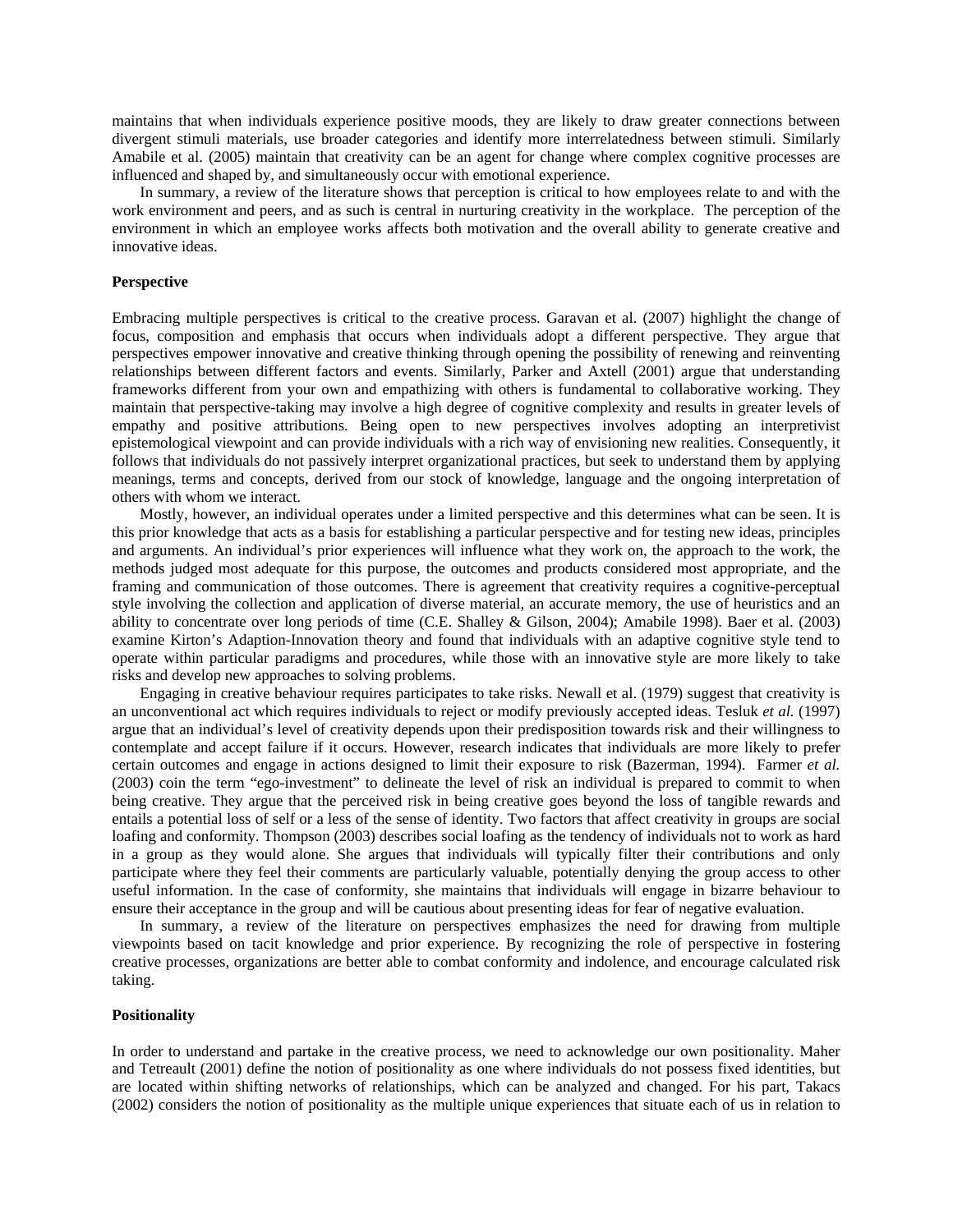each other. Positionality therefore encourages the identification of individual uniqueness as a reference point for differentiation from others. As Merriam et al. (2001) if the perspective of the individual is limited by positionality then it is important to recognize that in order to understand another, one must first understand oneself. Helping employees to recognize their own positionality and subjectivity, and incorporating reflexivity encourages operation on multiple levels, thus promoting creativity in organizations (Etherington, 2004).

Acknowledging the historical, cultural and socially bounded nature of positionality requires an in-depth analysis of how social factors have affected our individual identity. Sheppard (2002) argues that positionality challenges the proposition that there is objective knowledge and sensitizes individuals to the reality that their analysis is shaped by their social situatedness in terms of gender, race, class, sexuality and other axes of social difference. Similarly, McIntosh (1998) argues that in many instances, individuals need to acknowledge unearned advantage and conferred dominance in order to create better communication among groups and further higher levels of creativity. In an educational context, Fenwick (2007) maintains that the learner is not an object separable from the educator and consequently, the educator needs to acknowledge their own positionality through examining social identity markers as these will affect the creativity of learners.

An evaluation of creativity requires individuals to acknowledge their own positionality. Shalley and Gilson (2004) recognize that an evaluation of creative work requires agreement from those considered knowledgeable within the field. In this regard, Egan (2005) advocates Amabile's (1996) consensual assessment technique as an appropriate method for accurately evaluating the level of creativity associated with a product, service, process or procedure. For their part, Elsbach and Kramer (2003) suggest that judging others creativity is made easier by the existence of objective evidence. They posit that judgments about individual creativity can sometimes be rendered on the basis of tangible products, such as actual product designs, written reports or innovative programs. Alternatively, they remark that an individual's creative potential may be inferred on the basis of their role status or reputation in the organization. However, they conclude that there exists little agreement on universally accepted or empirically established standards for evaluating creativity and creative potential.

In summary, a review of the literature on positionality brings to light the individual's place in developing creativity. It recognizes that reality is socially, culturally and historically constructed and underlines the importance of recognizing one's own subjectivities and positions of power. It is only through acknowledging our own positionality that we can accurately evaluate and support creativity in the workplace.



*Figure 1*: The intersection of perception, perspective, and positionality.

#### **Implications for Research**

Cultivating creativity is a difficult and complex process. While Perry-Smith (2006) identifies individual creativity in organizations as desirable, she recognizes that it is often difficult to stimulate and may be stifled by a range of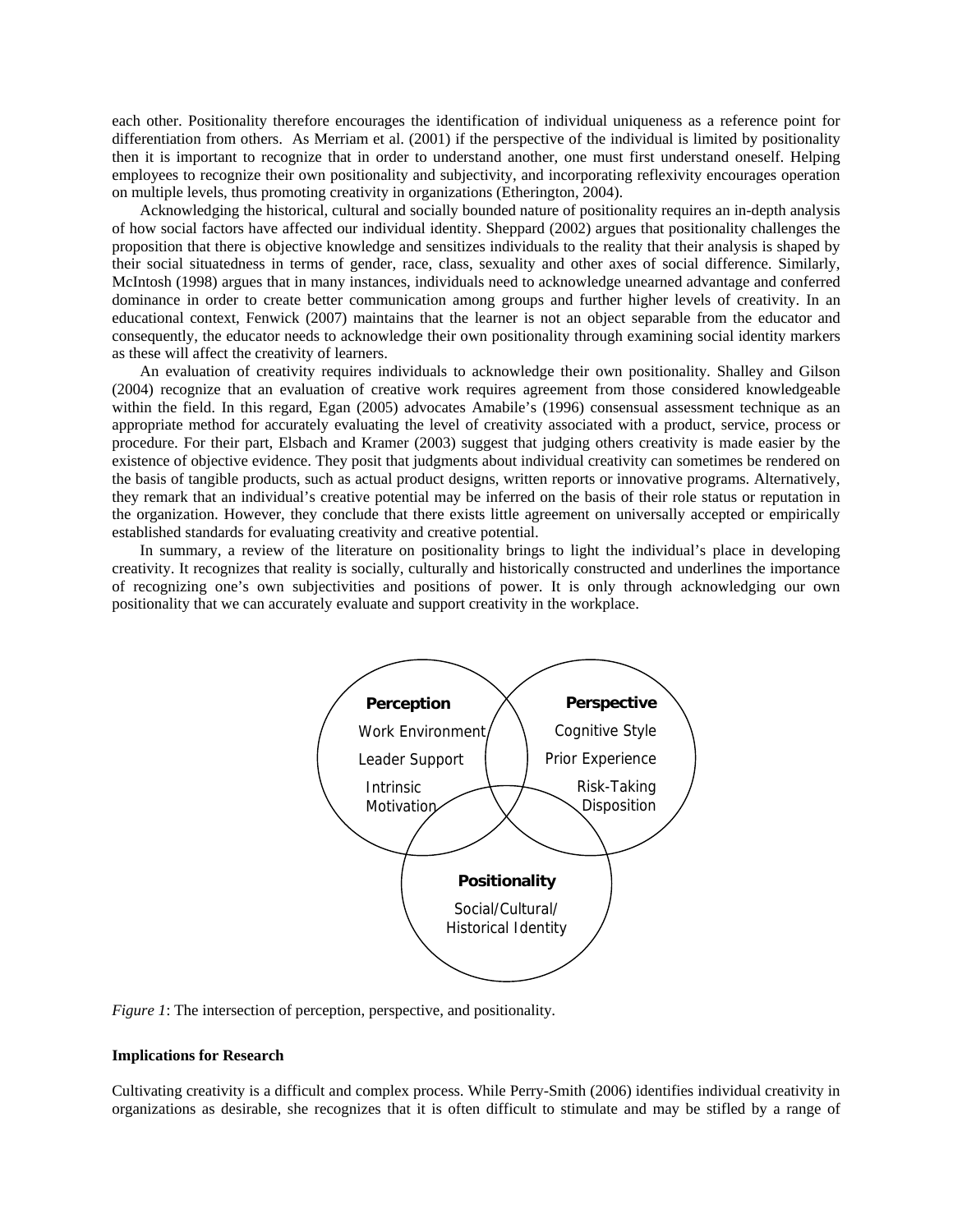organizational practices, particularly during turbulent and uncertain times. Despite having some knowledge of the factors enabling creativity, limited research has been conducted to identify the organizational practices that inhibit creativity. Without a clear understanding of the practices that block creativity and the process by which this occurs, investment in initiatives designed to foster creativity may produce suboptimal results.

Research that emphasizes the role of creativity in organizations must continue to broaden and incorporate the complex and dynamic processes of how individuals and organizations manage positionality, perspective, and perceptions in order to strengthen organization effectiveness. Multi-factorial research designs are required to examine the intersectionality between perception, perspective and positionality as illustrated by figure 1. To date, Feldman (1999) recognizes that approaches to creativity have been uni-dimensional and this tendency to isolate a single dimension of creativity has had the effect of distorting the research findings. Consequently, multi-factorial research designs will encourage a more weighted holistic approach to the study of creativity, its antecedents and effects.

Future work is also needed to examine the social dimension of creativity. For too long, creativity has been viewed as a singular endeavor; an act of greatness or a spark of genius. In recent times, creativity in groups and teams is becoming increasingly important as work becomes internationalized to a greater degree and organizations place a stronger emphasis on communication, social capital and social networks.

### **Implications for Practice**

Empowering employees to be creative in the development and analysis of new ideas demands that HRD professionals create opportunities for employees to understand how they see themselves and help them engage in creative thinking and adopt multiple perspectives in their work. Moreover, HRD interventions need to embrace experiential learning and constructivist principles in order to create a learning environment supportive of creativity. Thompson (2003) argues that this may (initially) involve organizational support for seemingly purposeless and senseless things such as striving for quantity at the expense of quality; suggesting unrealistic ideas and creating space for individual thinking.

Creating the right environment for creativity is crucial. The degree of support will affect the value placed on creativity by employees. Supervisors and managers should receive training in how to appropriate support, encourage and manage risk-taking and creativity amongst employees. Top management support for creative endeavors will send a strong message to employees that the organizational culture welcomes embraces and supports creativity. In addition, supervisors and managers should act as role models to employees in both encouraging and engaging in creative behaviors.

The concept of alignment will ensure consistency between actual behavior and rewarded behavior. A clear, transparent and accountable process for evaluating and rewarding creativity is required within organizations. Individuals need to be commended for taking appropriate risks, even where doing so occasionally leads to failure. Risk-taking is an important element in creativity and will ensure that an organization remains innovative in its approach and direction and responsive to market changes. The use of extrinsic rewards needs to be carefully managed and matched by supervisory/managerial acknowledgement of employee efforts.

### **Innovative Session Preview**

This innovative session is designed to encourage self-exploration about the role of organizations, HRD professionals, and scholars in foster creativity in the workplace. Through a series of purposeful activities, participants will be challenged to consider the links between perception, perspective, and positionality and how each influences individual and organizational creativity. The goal of the session is to provide an opportunity for stimulating self-reflection in order to further research in creativity.

Participants will take part in three activities, designed to explore the dimensions of perception, positionality, and perspective. The first uses a short film to challenge participants to consider how perception is shaped by one's environment, and how organizations influence an individual's ability to recognize and adjust to changing conditions. The second activity brings focus to the role of positionality in enhancing creativity, by asking participants to examine illustrations that challenge their ideas of context and how their own historical, social, and cultural understandings influence how they interpret information. Finally, the participants will consider how perspective can influence the creative process through an activity that assesses their own creativity. Through this brainstorming exercise, participants are encouraged to take risks, while drawing on their prior experiences to reflect on the fluency, flexibility, and originality of their own ideas.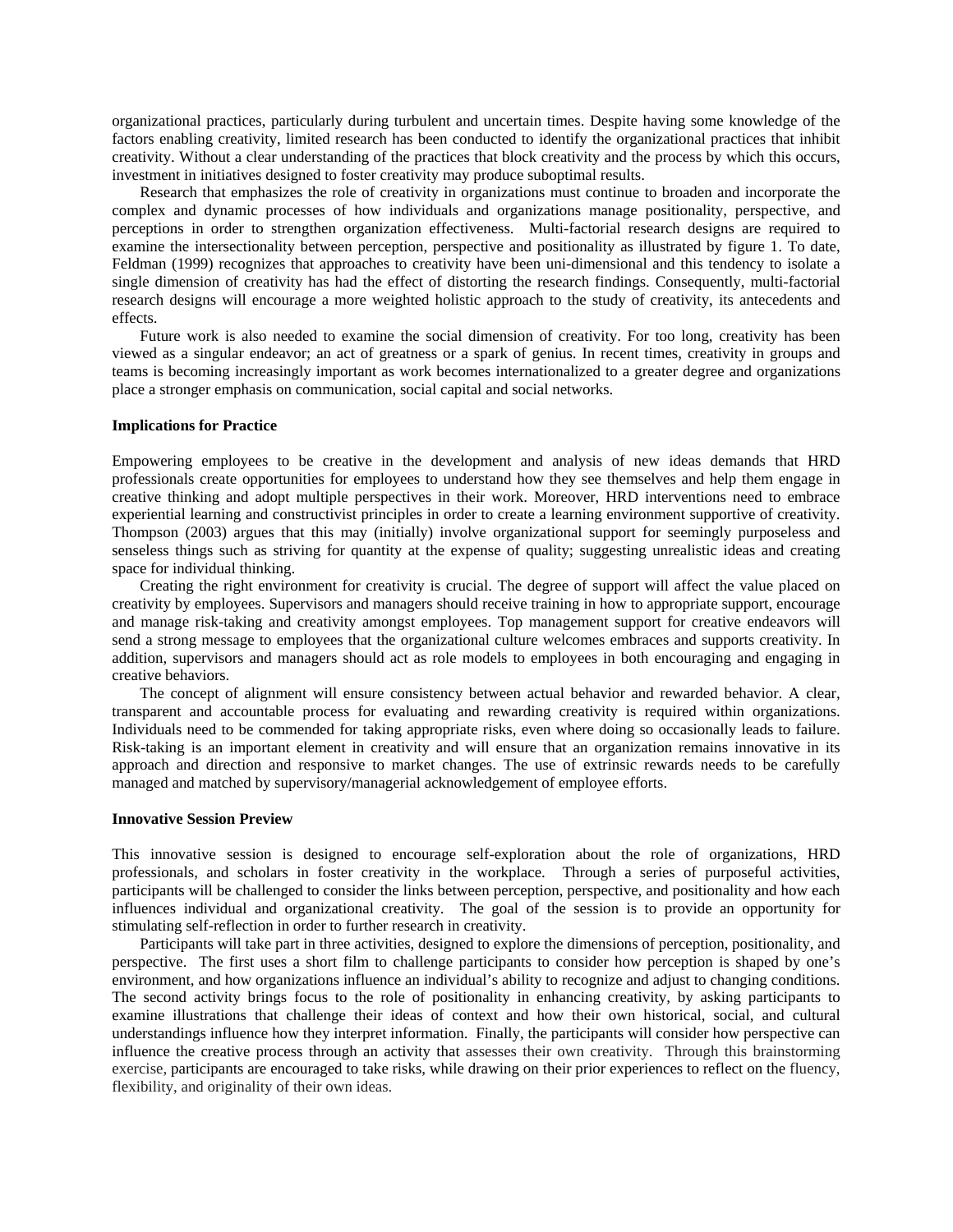#### References

Amabile, T. M. (1983). *The social psychology of creativity*. New York: Springer-Verlag.

- Amabile, T. M. (1996). *Creativity in context*. Boulder, CO: Westview Press.
- Amabile, T. M. (1998). How to Kill Creativity. *Harvard Business Review*, 77-87.
- Amabile, T. M., Barsade, S. G., Mueller, J. S., & Staw, B. M. (2005). Affect and creativity at work. *Administrative Science Quarterly, 50*(3), 367-403.
- Amabile, T. M., & Conti, R. (1999). Changes in the world environment for creativity during downsizing. *Academy of Management Journal, 42*(6), 630-640.
- Amabile, T. M., Conti, R., Coon, H., Lazenby, J., & Herron, M. (1996). Assessing the work environment for creativity. *Academy of Management Journal, 39*(5), 1154-1185.
- Amabile, T. M., Goldfarb, P., & Brackfield, S. C. (1990). Social influences on creativity: Evaluation, coaction and surveillance. *Creativity Research Journal, 3*, 231-253.
- Amabile, T. M., Schatzel, E. A., Moneta, G. B., & Kramer, S. J. (2004). Leader behaviors and the work environment for creativity: Perceived leader support. *The Leadership Quarterly, 15(1)*, 5-32.
- Analoui, F., & Karami, A. (2002). How chief executives' perception of the environment impacts on company performance. *Journal of Management Development, 21*(4), 290-305.
- Andrews, F. M., & Farris, G. F. (1967). Supervisory practices and innovation in scientific teams. *Personnel Psychology, 20*(4), 497-515.
- Baer, M., Oldham, G. R., & Cummings, A. (2003). Rewarding creativity: When does it really matter? *The Leadership Quarterly, 14*, 569-586.
- Barron, F., & Harrington, D. M. (1981). Creativity, intelligence and personality. *Annual Review of Psychology, 32*, 439-476.
- Bazerman, M. H. (1994). *Judgment in decision-making*. New York: Wiley.
- Csikszentmihalyi, M. (1996). *Creativity: Flow and the psychology of discovery and invention*. New York: Harper Collins.
- Deci, E. L., & Ryan, R. M. (1985). *Intrinsic motivation and self-determination in human behavior*. New York: Plenum.
- Egan, T. M. (2005). Factors influencing individual creativity in the workplace: An examination of quantitative empirical research. *Advances in Developing Human Resources, 7*(2), 160-182.
- Elsbach, K. D., & Kramer, R. M. (2003). Assessing creativity in Hollywood pitch meetings: Evidence for a dualprocess model of creativity judgments. *Academy of Management Journal, 46*(3), 283-301.
- Etherington, K. (2004). *Becoming a reflective researcher*. London: Jessica Kingsley.
- Farmer, S. M., Tierney, P., & McIntyre, K. K. (2003). Employee creativity in Taiwan: An application of role identity theory. *Academy of Management Journal, 46*(5), 618-630.
- Feldman, D. H. (1999). The Development of Creativity. In R. J. Sternberg (Ed.), *Handbook of Creativity*. Cambridge: Cambridge University Press.
- Fenwick, T. (2007). Rethinking Processes of Adult Learning. In *Understanding Adult Education and Training* (Vol. 3rd Edition): Forthcoming.
- Gardner, H. (1993). *Creating Minds: An Anatomy of Creativity Seen through the Livers of Freud, Einstein, Picasso, Stravinsky, Eliot, Graham and Gandhi*. New York: Basic Books.
- Isen, A. M. (1999). On the Relationship between Affect and Creative Problem Solving. In S. Russ (Ed.), *Affect, Creative Experience and Psychological Adjustment*. Philadelphia: Brumner/Mazel.
- Jaussi, K. S., & Dionne, S. D. (2003). Leading for Creativity: The role of Unconventional Leader Behavior. *The Leadership Quarterly, 14*, 475-498.
- Kerr, S. (1975). On the Folly of Rewarding A, while Hoping for B. *Academy of Management Journal, 18*(4), 769- 783.
- Madjar, N. (2005). The Contributions of Different Groups of Individuals to Employee Creativity. *Advances in Developing Human Resources, 7*(2), 182-206.
- Maher, F. A., & Tetreault, M. K. T. (2001). *The Feminist Classroom: Dynamics of Gender, Race, and Privilege*. Lanham, MD: Rowman and Littlefield.
- Majaro, S. (1988). *The Creative Gap: Managing Ideas for Profit*. London: Longman.
- Matheson, B. (2006). A Culture of Creativity: Design Education and the Creative Industries. *Journal of Management Development, 25*(1), 55-64.